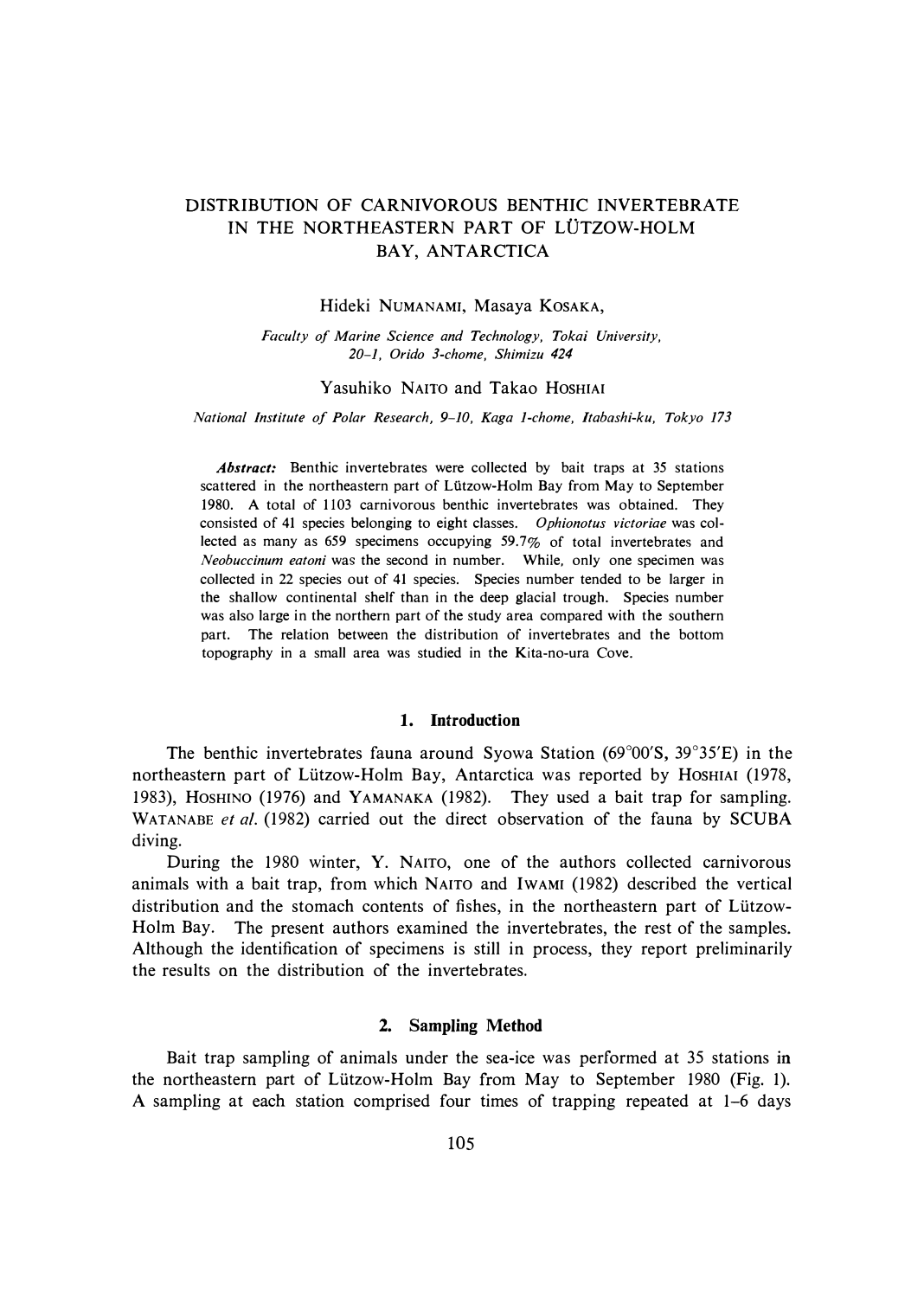

*Fig. I. Sampling stations in the northeastern part of Liitzow-Holm Bay. Stations were conveniently grouped into A to F.* 

intervals. The trap used was a net trap for the mid-water shrimp fishing in Japan. The study area covered 75 km from north to south and 15 km from east to west. The depth of sea bottom ranged from 17 to 840 m. Details in actual trapping works were given in **NAITO** and **IWAMI** (1982).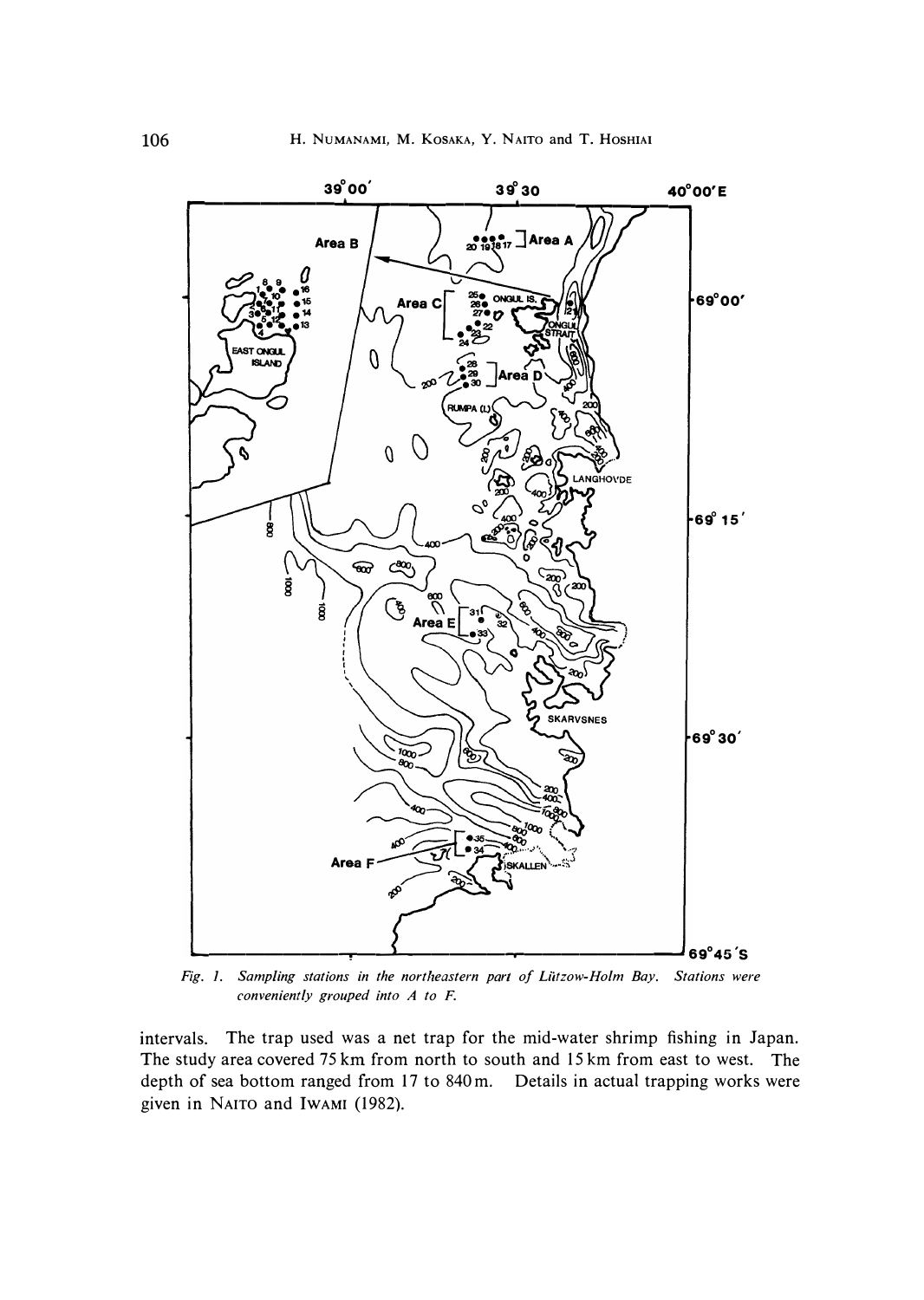#### **3. Submarine Topography of Study Area**

The bottom topography of the northeastern part of Lützow-Holm Bay was well studied by the geomorphologists of the Japanese Antarctic Research Expedition **(FUJIWARA,** 1971; **MORIWAKI,** 1975, 1979). Stations 1-16 were selected in a shallow bay named Kita-no-ura Cove, where the water depth is mostly less than 50 m (FUJIWARA, 1971). Stations of 17-30 except for Stn. 21 were occupied on the continental shelf less than 200 m in depth. Station 21 was settled in a glacial trough of 680 m in depth in the Ongul Strait. These stations were located in the northern part of the study area. Stations 31-35 except for Stn. 32 were set in troughs and steep slopes between ridge and trough. Station 32 was 83 m in depth on a small ridge. These five stations were situated in the southern part of the study area. For convenience, sampling stations were grouped as follows; Area A (Stns. 17-20), Area B (Stns. 1-16), Area C (Stns. 21-27), Area D (Stns. 28-30), Area E (Stns. 31-33) and Area F (Stns. 34, 35).

#### **4. Occurrence and Abundance of Invertebrates**

A total of 1103 carnivorous benthic invertebrates was collected by traps. They consisted eight classes; Anthozoa, Gastropoda, Crustacea, Crinoidea, Ophiuroidea,

| Class       | <b>Species</b>               | n.s. | %    | Class      | <b>Species</b>                   | n.s. | %     |
|-------------|------------------------------|------|------|------------|----------------------------------|------|-------|
| Anthozoa    | Actiniaria sp.               | 8    | 0.7  |            | Ophiuroidea Ophiuroidea sp.<br>8 | 6    | 0.5   |
| Gastropoda  | Neobuccinum eatoni           | 193  | 18.0 |            | 9                                | 12   | 1.1   |
|             | Harpovoluta charcoti         | 9    | 0.8  |            | 10                               | 1    | 0.1   |
|             | Chlanidota elongata          | 5    | 0.5  |            | 11                               |      | 0.1   |
|             | Probuccinum<br>tenuistriatum | 1    | 0.1  | Asteroidea | Diplasterias brucei              | 31   | 2.8   |
|             |                              |      |      |            | Odontaster validus               | 21   | 1.9   |
|             | Marseniopsis sp.             |      | 0.1  |            | Porania antarctica               | 32   | 2.9   |
| Crustacea   | <b>Glyptonotus</b>           | 2    | 0.2  |            | Perknaster densus                | 1    | 0.1   |
|             | <i>antarcticus</i>           |      |      |            | Asteroidea sp. 1                 | 1    | 0.1   |
|             | Isopoda sp. 1                | 9    | 0.8  |            | 2                                |      | 0.1   |
|             | 2                            | 1    | 0.1  |            | 3                                | 1    | 0.1   |
|             | 3                            |      | 0.1  |            | 4                                | 1    | 0.1   |
|             | Lebbeus antarctica           |      | 0.1  |            | 5                                | 1    | 0.1   |
| Crinoidea   | Comatulida sp.               | 11   | 1.0  |            | 6                                | 1    | 0.1   |
| Ophiuroidea | Ophionotus victoriae         | 659  | 59.7 |            | 7                                | 1    | 0.1   |
|             | Astrotoma sp.                | 1    | 0.1  |            | 8                                | 1    | 0.1   |
|             | Ophiuroidea sp. 1            | 59   | 5.3  |            | 9                                | 1    | 0.1   |
|             | 2                            | 1    | 0.1  | Echinoidea | <b>Sterechinus</b>               | 5    | 0.5   |
|             | 3                            | 2    | 0.2  |            | neumayeri                        |      |       |
|             | 4                            | 1    | 0.1  |            | Echinoidea sp.                   | 2    | 0.2   |
|             | 5                            | 1    | 0.1  | Holothu-   | Holothuroidea sp.                | 13   | 1.2   |
|             | 6                            | 2    | 0.2  | roidea     |                                  |      |       |
|             | 7                            |      | 0.1  |            | Total                            | 1103 | 100.0 |

*Table 1. Number of specimens of carnivorous benthic invertebrate and its percentage to*  the total specimens colleced in the northeastern part of Lützow-Holm Bay.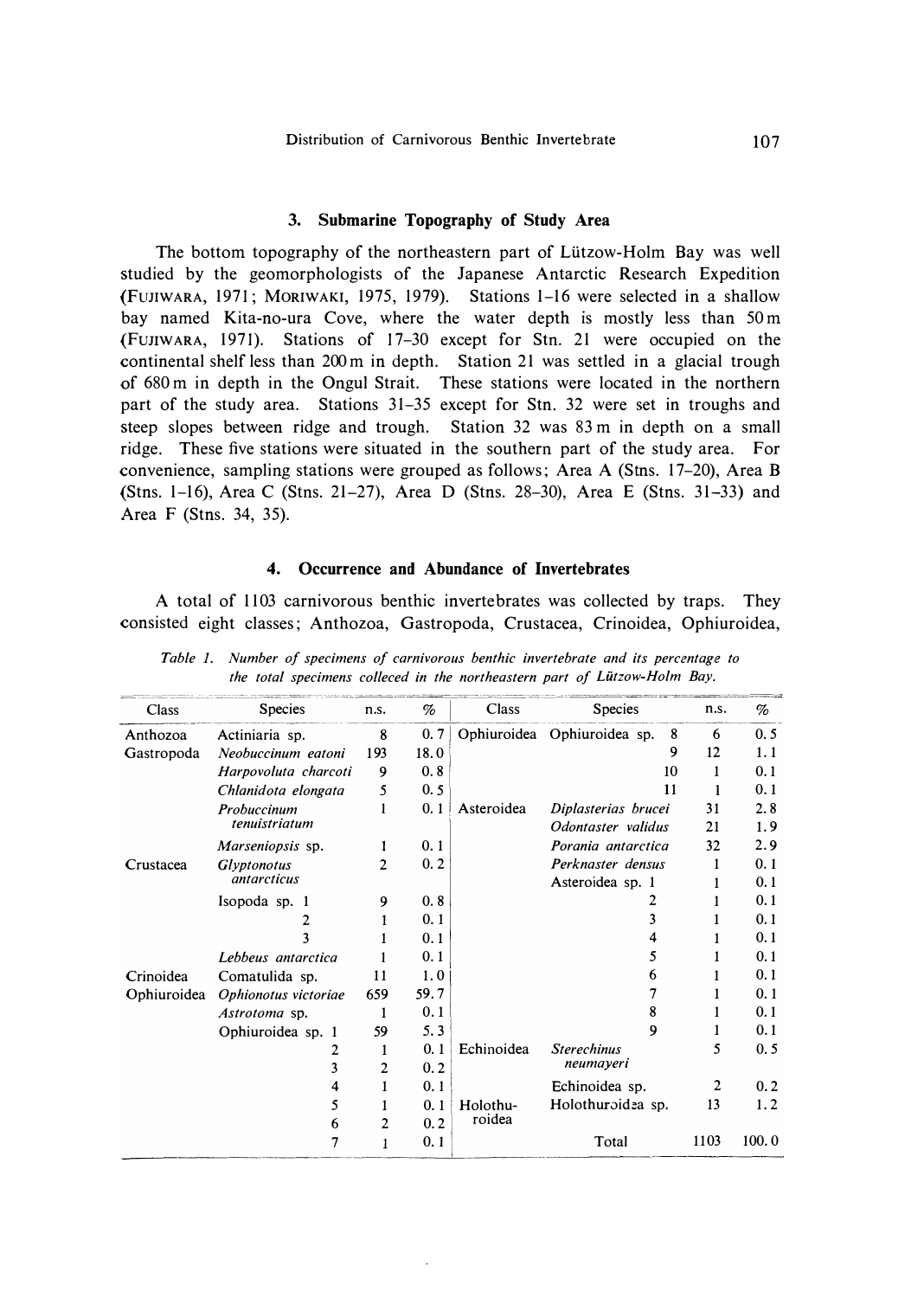Asteroidea, Echinoidea and Holothuroidea. Twelve species were identified and the identification of other 29 species is in process. The individual number and percentage of each species are summarized in Table 1. Ophiuroidea appeared most numerously as many as 747 specimens occupying 67.7% of total invertebrates. Gastropoda was the second in number (209 specimens; 19.5%), and the other six classes were small in number.

On the basis of species, *Ophionotus victoriae* appeared most abundantly (659 specimens occupying 59.7% of the total specimens). Among them, a total of 400 specimens was collected at Stn. 20 in mid-July. Secondly, *Neobuccinum eatoni* was collected as many as 193 specimens occupying 18.0%. Ophiuroidea sp. 1 occurred thirdly (59 specimens; 5.3% ). Then, *Porania antarctica* (32 specimens; 2.9% ), *Diplasterias brucei* (31 specimens; 2.8%) and *Odontaster validus* (21 specimens; 1. 9%) followed. These six species occupied  $90.6\%$  of the total specimens. While, only one specimen was collected in 22 species out of 41 species.

*Glyptonotus antarcticus* and *Lebbeus antarctica* were firstly discovered in the Syowa Station area. Two individuals of G. *antarcticus* were found at Stns. 14 and 15, where the water depth was 33.0 and 18.0 m, respectively. One *L. antarctica* was obtained at Stn. 31 of 450 m in depth.

The species number collected in an area was variable, namely, 18 species were caught in Area A, 20 in Area B, 14 in Area C, 3 in Area D, 8 in Area E and 4 in Area F. Areas A to D are located in the north and shallow part of the study area and Areas E and F are in the south and deep part. Therefore, in general, it seems that the species number in the north and shallow areas is larger than that in the south and deep areas. However, it is not clear why the species number in Area D was so low.

### **5. Vertical Distribution and Horizontal Extent of Invertebrate Species**

Vertical distribution of the 15 species represented by more than 5 specimens is shown in Fig. 2. They had various distribution ranges. However, three groups were distinguished; 1) *N. eatoni,* Isopoda sp. 1, *0. victoriae, P. antarctica, D. brucei* and Ophiuroidea sp. 9 were distributed in a wide vertical range, 2) Actiniaria sp., *Harpovoluta charcoti, Chlanidota elongata,* Comatulida sp., Ophiuroidea sp. 1, Holothuroidea sp. and Ophiuroidea sp. 8 were distributed in waters shallower than 200 m, 3) *0. validus* and *Sterechinus neumayeri* were collected from very shallow waters. HOSHIAI (1978) reported that the distribution ranges of *0. validus* and *S. neumayeri* were restricted to the shallow sea.

As to their horizontal distribution the 15 species were classified into three groups (Fig. 3). They were 1) the wide extent group including *P. antarctica,* Isopoda sp. 1, *0. victoriae, D. brucei,* Holothuroidea sp. and Ophiuroidea sp. 9, 2) the relatively narrow extent group comprising *N. eatoni, H. charcoti,* Actiniaria sp., Ophiuroidea sp. 8, C. *elongata* and Comatulida sp., 3) the narrow extent group consisting of S. *neumayeri*, *0. validus* and Ophiuroidea sp. 1.

As mentioned above, in general, the horizontal extent of the species which had narrow vertical distribution range was limited in the northern part of the study area and the species which had wide vertical distribution range extended broadly from north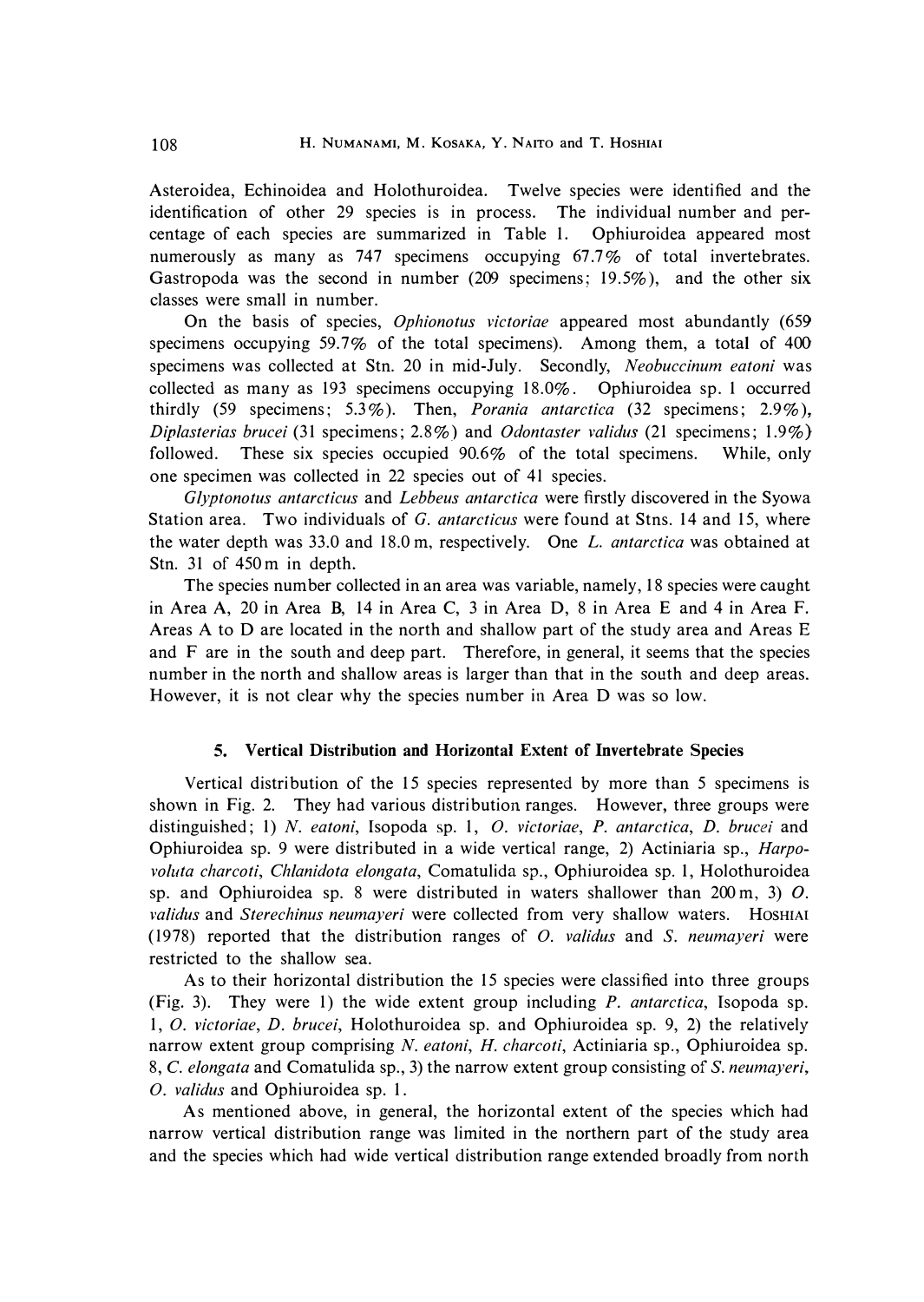## Distribution of Carnivorous Benthic Invertebrate

|                      | Depth (m)   |     |     |     |     |     |  |
|----------------------|-------------|-----|-----|-----|-----|-----|--|
|                      | $\mathbf o$ | 150 | 300 | 450 | 600 | 750 |  |
| Neobuccinum eatoni   |             |     |     |     |     |     |  |
| lsopoda sp. 1        |             |     |     |     |     |     |  |
| Ophionotus victoriae |             |     |     |     |     |     |  |
| Porania antarctica   |             |     |     |     |     |     |  |
| Diplasterias brucel  |             |     |     |     |     |     |  |
| Ophiuroidea sp. 9    |             |     |     |     |     |     |  |
| Actiniaria sp.       |             |     |     |     |     |     |  |
| Harpovoluta charcoti |             |     |     |     |     |     |  |
| Chlanidota elongata  |             |     |     |     |     |     |  |
| Comatulida sp.       |             |     |     |     |     |     |  |
| Ophiuroidea sp. 1    |             |     |     |     |     |     |  |
| Holothuroidea sp.    |             |     |     |     |     |     |  |
| Ophiuroidea sp. 8    |             |     |     |     |     |     |  |
| Odontaster validus   |             |     |     |     |     |     |  |

|                            | North $\leftarrow$ |   | Area |   |   | → South |
|----------------------------|--------------------|---|------|---|---|---------|
|                            | A                  | в | C    | D | Е | F       |
| Porania antarctica         |                    |   |      |   |   |         |
| Isopoda sp. 1              |                    |   |      |   |   |         |
| Ophionotus victoriae       |                    |   |      |   |   |         |
| <b>Diplasterias brucel</b> |                    |   |      |   |   |         |
| Holcthuroidea sp.          |                    |   |      |   |   |         |
| Ophiuroidea sp. 9          |                    |   |      |   |   |         |
| Neobuccinum eatoni         |                    |   |      |   |   |         |
| Harpovoluta charcoti       |                    |   |      |   |   |         |
| Actiniaria sp.             |                    |   |      |   |   |         |
| Ophiuroidea sp. 8          |                    |   |      |   |   |         |
| Chianidota elongata        |                    |   |      |   |   |         |
| Comatulida sp.             |                    |   |      |   |   |         |
| Sterechinus neumayeri      |                    |   |      |   |   |         |
| <b>Odontaster validus</b>  |                    |   |      |   |   |         |
| Ophiuroidea sp. 1          |                    |   |      |   |   |         |

*Fig. 3. Horizontal extent of 15 species represented by more than 5 specimens. Ranges of horizontal extent are shown by bars.* 

*Sterec hlnus neumayeri H* 

Fig. 2. Vertical distribution of 15 species represented by more than 5 specimens. Distri*bution ranges are shown by bars.*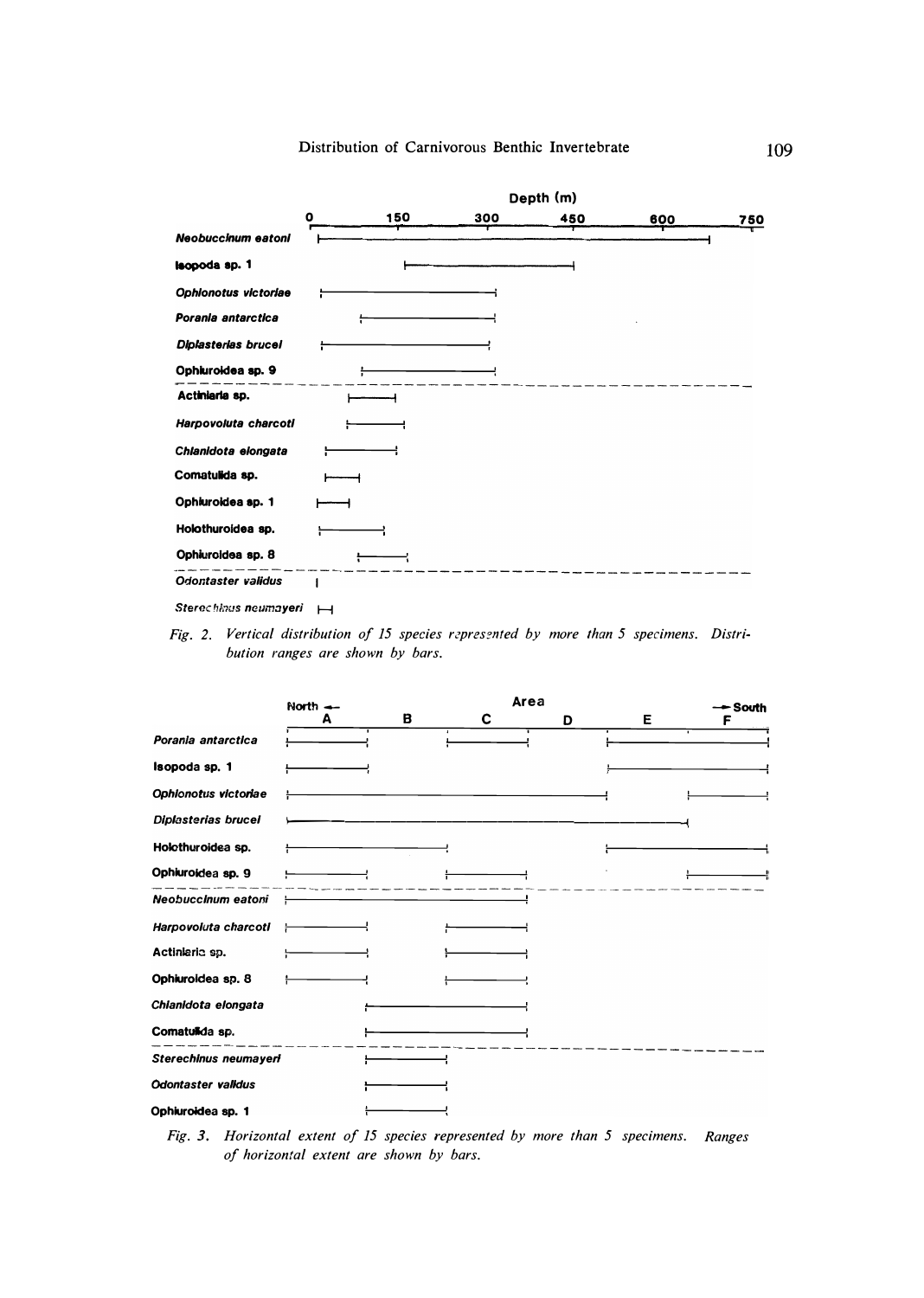to south. However, *N. eatoni* showed a characteristic distribution pattern. It had a wide vertical distribution range of 17 to 680 m in depth but its horizontal distribution area was restricted to the northern part, though the depth of stations occupied in the southern part seemed suitable for the living of *N. eatoni. N. eatoni* was collected from various substrata including sand with pebble, rock with pebble, sandy mud and mud



*Fig. 4. Occurrence of species and bottom characteristics in the Kita-no-ura Cove. Symbols indicate species groups:* 

- *0 represents N. eatoni, 0. victoriae, Ophiuroidea sp. 1 and D. brucei.*
- *D represents N. eatoni, 0. victoriae and Ophiuroidea sp. 1.*
- *represents N. eatoni and 0. victoriae.*
- *represents N. eatoni and Ophiuroidea sp. 1.*

*Species collected other than those indicated by symbols are noted at each station. (Modified from FUJIWARA, 1971)*